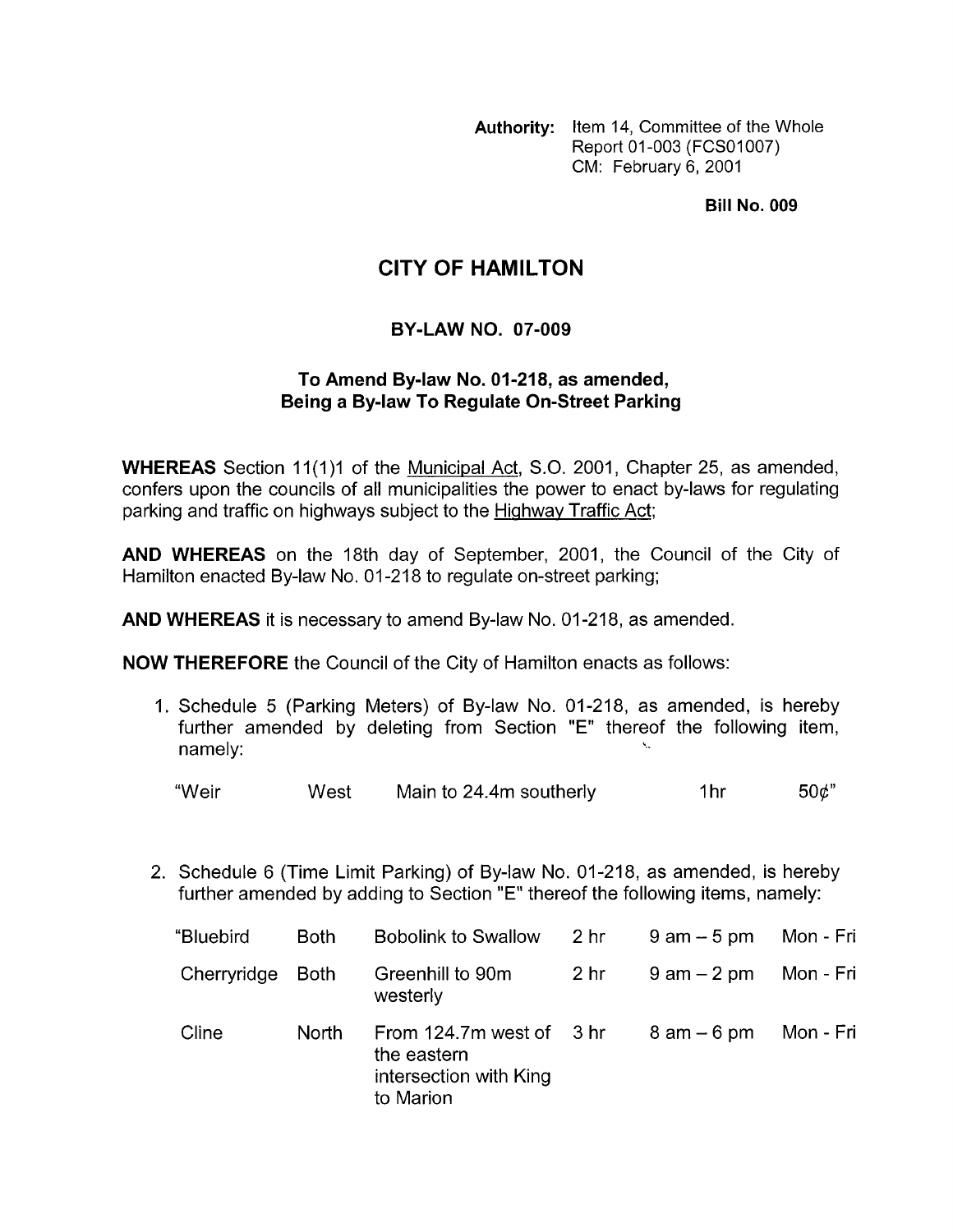2

| Ferguson           | East         | Hunter to 63.8m<br>southerly                                                              | 1 <sub>hr</sub> | Anytime                     | Anyday       |
|--------------------|--------------|-------------------------------------------------------------------------------------------|-----------------|-----------------------------|--------------|
| <b>Willowcrest</b> | <b>Both</b>  | <b>Emerson to Hillview</b>                                                                | 2 <sub>hr</sub> | $8$ am $-5$ pm              | $Mon - Fri'$ |
|                    |              | and by deleting from Section "E" thereof the following items, namely:                     |                 |                             |              |
| "Cherryridge       | <b>Both</b>  | Greenhill to 90m<br>westerly                                                              | 3 <sub>hr</sub> | $9$ am $-2$ pm              | Mon - Fri    |
| Cline              | <b>North</b> | Marion easterly to<br>King                                                                | 3 <sub>hr</sub> | $8$ am $-6$ pm              | Mon - Fri    |
| Ferguson           | East         | Commencing 30 feet<br>south of Hunter and<br>extending 115<br>southerly therefrom         | 1 <sub>hr</sub> | $8$ am $-8$ am<br>(24 hrs)  | Mon - Sun    |
| Ferguson           | West         | Commencing 31 feet<br>south of Hunter and<br>and extending 91 feet<br>southerly therefrom | 1 <sub>hr</sub> | $8$ am $-$ 8 am<br>(24 hrs) | $Mon-Sun"$   |

3. Schedule 8 (No Parking Zones) of By-law No. 01-218, as amended, is hereby further amended by adding to Section "E" thereof the following items, namely:

| "Acadia    | East         | From 154.7m north of Rymal<br>to 28m northerly                             | Anytime                                    |
|------------|--------------|----------------------------------------------------------------------------|--------------------------------------------|
| Anna Capri | <b>North</b> | Rita Crt to 26.8m easterly                                                 | Anytime                                    |
| Cline      | <b>North</b> | From 32.3m west of the east<br>intersection with King to 92.4m<br>westerly | 8:00 a.m. to 5:00 p.m.<br>Monday to Friday |
| Ferguson   | West         | Main to Hunter                                                             | Anytime                                    |
| Ferguson   | East         | Jackson to 39.2m southerly                                                 | Anytime                                    |
| Ferguson   | West         | Hunter to Liberty                                                          | Anytime                                    |
| Ferguson   | East         | From 63.8m south of Hunter to<br>Liberty                                   | Anytime                                    |
| Glen       | North        | Macklin to 114.2m easterly                                                 | Anytime                                    |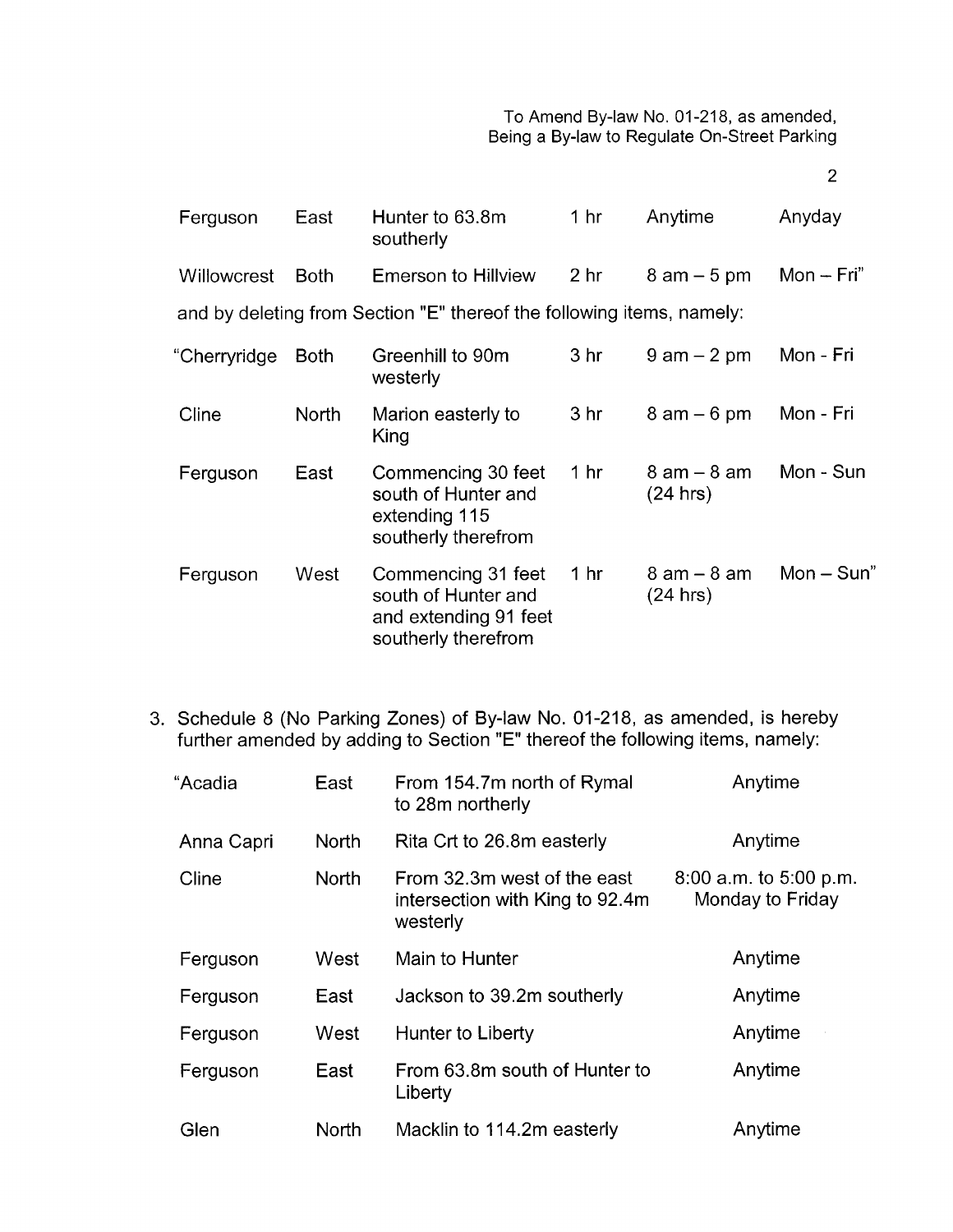**3** 

| Glen           | <b>North</b>   | From 114.2m east of Macklin<br>to easterly end                                                               |                                                                       | $8:00$ a.m. to $5:00$ p.m.<br>Monday to Friday |
|----------------|----------------|--------------------------------------------------------------------------------------------------------------|-----------------------------------------------------------------------|------------------------------------------------|
| King William   | <b>North</b>   | From 37.4m west of Catharine<br>to 25.5m westerly                                                            |                                                                       | Anytime"                                       |
|                |                |                                                                                                              | and by adding to Section "F" thereof the following items, namely:     |                                                |
| "Highland      | South          | From 66.8m west of the<br>extended west curb line of<br>Glenhollow Drive to 154.7m<br>westerly               |                                                                       | Anytime                                        |
| Portofino      | <b>North</b>   | From 25.3m west of Lido to<br>27.8m westerly                                                                 |                                                                       | Anytime"                                       |
|                |                |                                                                                                              | and by adding to Section "G" thereof the following item, namely:      |                                                |
| "King          | North          |                                                                                                              | From 22.1m west<br>of Mary to 6.3m<br>westerly                        | Anytime"                                       |
|                |                |                                                                                                              | and by deleting from Section "E" thereof the following items, namely: |                                                |
| "Acadia        | North-<br>East | From 67m east of Mapleridge<br>to 65m easterly and southerly<br>along the curbline of Acadia<br><b>Drive</b> |                                                                       | Anytime                                        |
| <b>Burbank</b> | <b>Both</b>    | End to End                                                                                                   |                                                                       | $7$ am $-6$ pm<br>Mon - Sat                    |
| Cline          | North          | From the eastern intersection<br>with King to 89.3m westerly                                                 |                                                                       | $7:00$ a.m. to 6:00 p.m.<br>Monday to Friday   |
| Glen           | North          | Macklin to 320 feet easterly                                                                                 |                                                                       | Anytime                                        |
| Glen           | North          | Commencing 320 feet east of<br>Macklin to easterly end                                                       |                                                                       | $8$ am $-5$ pm<br>Mon - Fri                    |
| Ferguson       | East           | Grange to Jackson                                                                                            |                                                                       | Anytime                                        |
| Ferguson       | East           | From 7.6m south of Main to<br>15.2m southerly                                                                |                                                                       | Anytime                                        |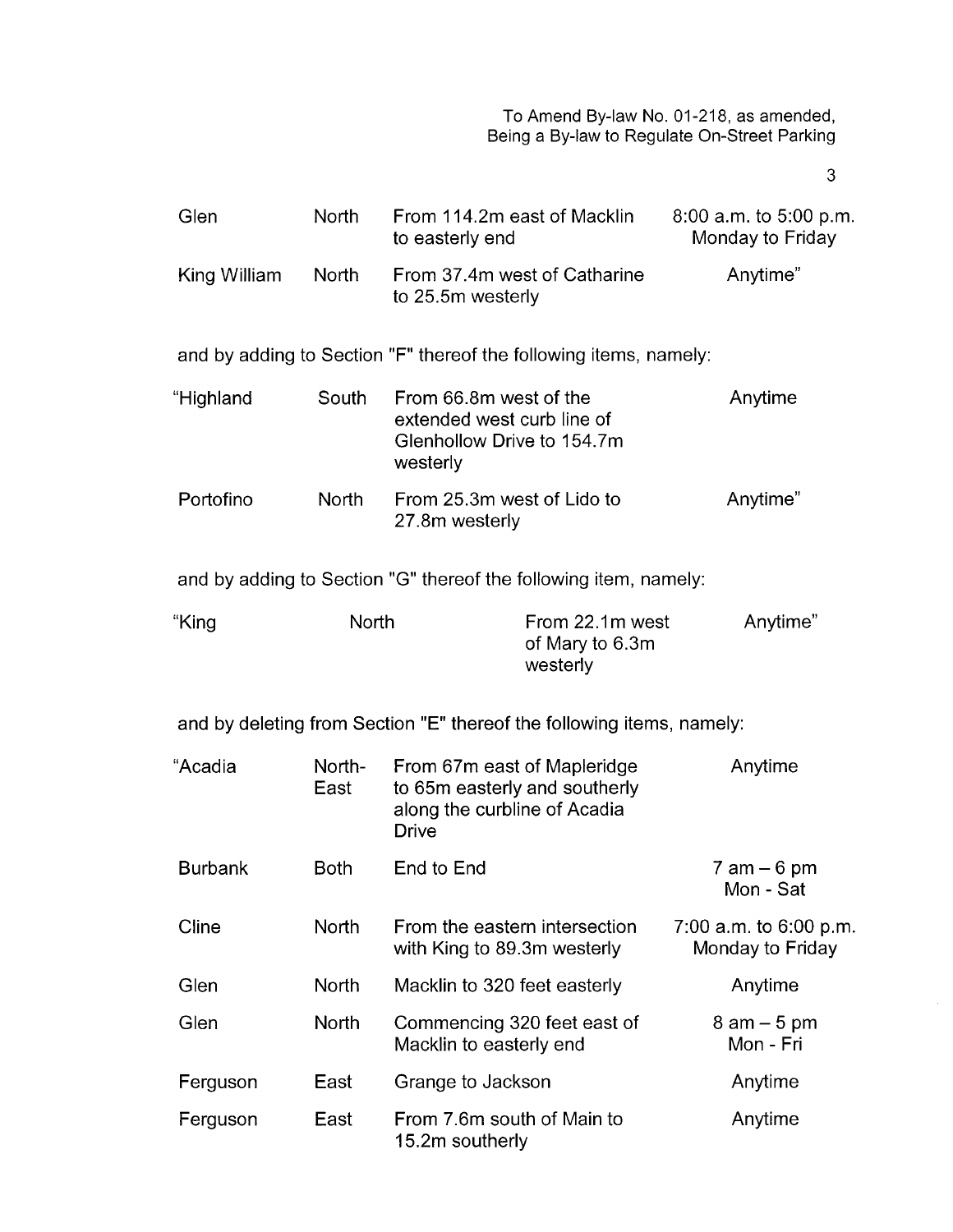**4** 

| Ferguson | West | Commencing at a point 207<br>feet south of Hunter to a point<br>115 feet southerly therefrom | Anytime                                                            |
|----------|------|----------------------------------------------------------------------------------------------|--------------------------------------------------------------------|
| Ferguson | West | Hunter to T.H.&B. Railway                                                                    | Anytime                                                            |
| Ferguson | West | Jackson to 77 feet southerly                                                                 | Anytime                                                            |
| Ferguson | West | From 29m south of Main to<br>Jackson                                                         | Anytime                                                            |
| Ferguson | East | Jackson to South End                                                                         | $8$ am $-12$ noon<br>$2^{nd}$ Fri each month<br><b>APRIL - NOV</b> |
| Niagara  | West | Munroe to Brant                                                                              | Anytime                                                            |
| Niagara  | East | Brant to 50 ft. south                                                                        | Anytime                                                            |
| Lawson   | West | Folkestone to Edwina                                                                         | Anytime"                                                           |

and by deleting from Section "F" thereof the following item, namely:

| "Highland<br>Road West | South | From 66.8m west of the<br>extended west curb line of | Anytime" |
|------------------------|-------|------------------------------------------------------|----------|
|                        |       | Glenhollow Drive to 121m                             |          |
|                        |       | westerly                                             |          |

4. Schedule 10 (Alternate Side Parking) of By-law No. 01-218, as amended, is hereby further amended by adding to Section "E" thereof the following items, namely:

| "Niagara | Munroe to Brant                       | West | East  |
|----------|---------------------------------------|------|-------|
| Weir     | From 30m south of Main to<br>Normandy | West | East" |

and by deleting from Section "E" thereof the following item, namely:

| "Weir Street | Main Street East to Normandy | West | East" |
|--------------|------------------------------|------|-------|
| South        | Road                         |      |       |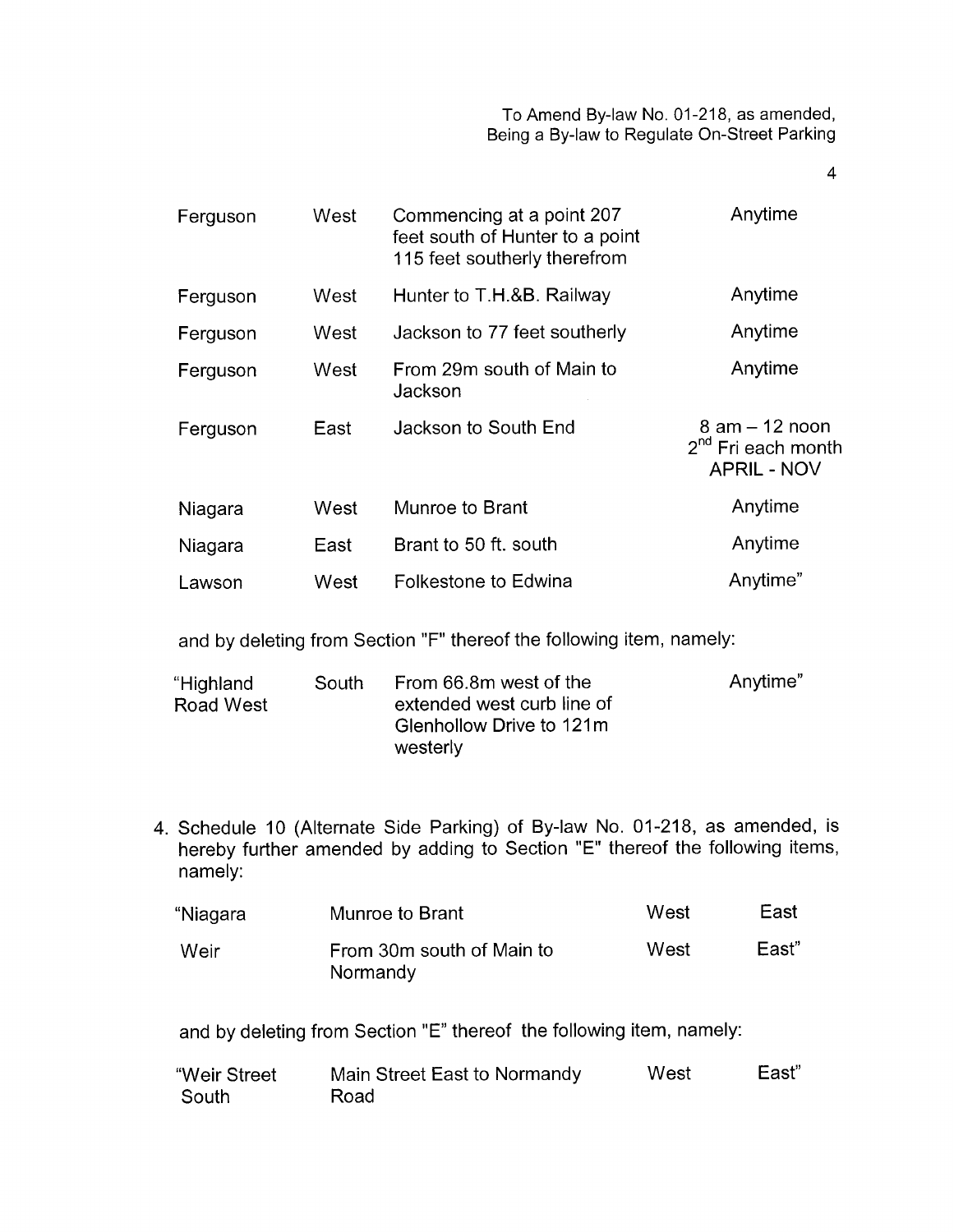*5* 

5. Schedule 12 (Permit Parking Zones) of By-law No. 01-218, as amended, is hereby further amended by adding to Section "E" thereof the following items, namely:

| "Allan            | North        | From 12m east of Harmony to 5.8m<br>easterly                                        | Anytime  |
|-------------------|--------------|-------------------------------------------------------------------------------------|----------|
| <b>Barnesdale</b> | West         | From 36.2m north of Case to 6.3m<br>northerly                                       | Anytime  |
| <b>Barnesdale</b> | East         | From 44m north of Case to 6m<br>northerly                                           | Anytime  |
| <b>Belmont</b>    | East         | From 88m north of Cannon to 6m<br>northerly                                         | Anytime  |
| Cope              | East         | From 12.8m north of Albany to 5m<br>northerly                                       | Anytime  |
| Cumberland        | South        | St. Clair to Sherman                                                                | Anytime  |
| Graham            | West         | From 33m south of Maple to 5m<br>southerly                                          | Anytime  |
| Niagara           | West         | From 67.5m south of Brant to 4.9m<br>southerly                                      | Anytime  |
| Niagara           | East         | From 67.7m south of Brant to 5.2m<br>southerly                                      | Anytime  |
| Norman            | East         | Commencing 164 feet south of Argyle<br>and extending 14 feet southerly<br>therefrom | Anytime  |
| Roxborough        | <b>North</b> | From 13.2m west of Tragina to 5.7m<br>westerly                                      | Anytime  |
| Roxborough        | South        | From 14m west of Tragina to 6m<br>westerly                                          | Anytime" |

and by deleting from Section "E" thereof the following items, namely:

| "Locke | East | From 79.8m south of Barton to 7.8m | Anytime |
|--------|------|------------------------------------|---------|
|        |      | southerly                          |         |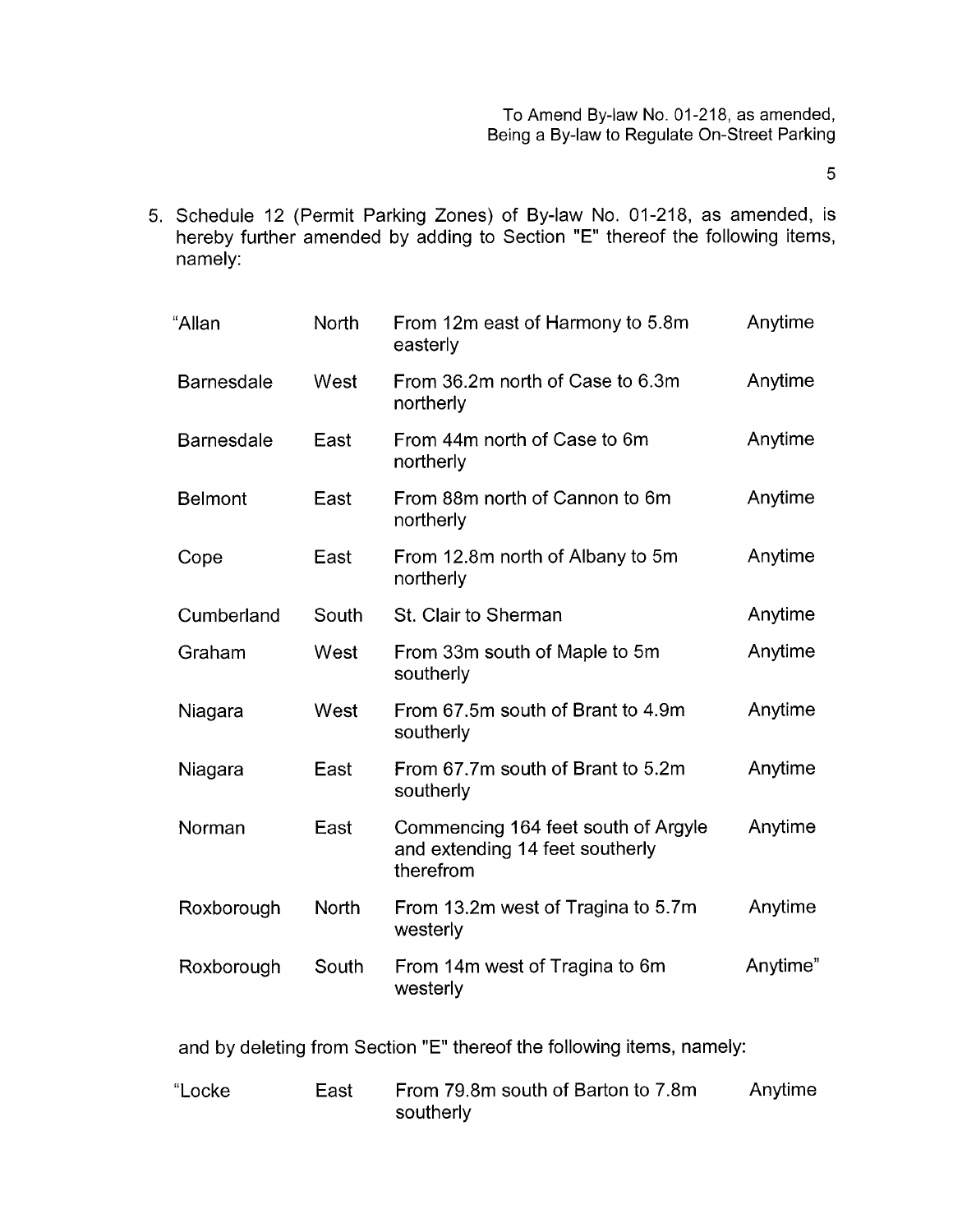6

| <b>Barton</b> | <b>North</b> | From 19m west of Caroline to 6m<br>westerly                                             | Anytime  |
|---------------|--------------|-----------------------------------------------------------------------------------------|----------|
| Campbell      | South        | From 27.3m east of Rosslyn to 4.4m<br>easterly                                          | Anytime  |
| Cope          | East         | From 23m south of Barton to 5.8m<br>southerly                                           | Anytime  |
| Fairfield     | West         | Commencing 218 feet north of<br>Vansitmart and extending 22 feet<br>northerly therefrom | Anytime  |
| Niagara       | East         | From 67.7m north of Brant to 5.2m<br>southerly                                          | Anytime  |
| Rosslyn       | East         | From 68m north of Campbell to 5.8m<br>northerly                                         | Anytime  |
| Rosslyn       | West         | From 70.1m north of Campbell to<br>5.5m northerly                                       | Anytime  |
| Tragina       | West         | Commencing 27 feet south of<br>Roxborough and extending 16 feet<br>easterly therefrom   | Anytime" |

6. Schedule 13 (No Stopping Zones) of By-law No. 01-218, as amended, is hereby further amended by adding to Section "B" thereof the following item, namely:

| "Ogilvie | East | From 14.9m south of King St.<br>to 7m southerly | Anytime, Except for"<br><b>Police Vehicles</b> |
|----------|------|-------------------------------------------------|------------------------------------------------|
|          |      |                                                 |                                                |

and by adding to Section "E" thereof the following items, namely:

| "Alanson      | North | Ontario to Grant                                     | 7:00 a.m. to 6:00 p.m.<br>Monday to Saturday |
|---------------|-------|------------------------------------------------------|----------------------------------------------|
| <b>Beddoe</b> | West  | From 245.4m south of<br>Studholme to 30.1m southerly | Anytime                                      |
| Ferguson      | West  | Main to 44.5m northerly                              | Anytime                                      |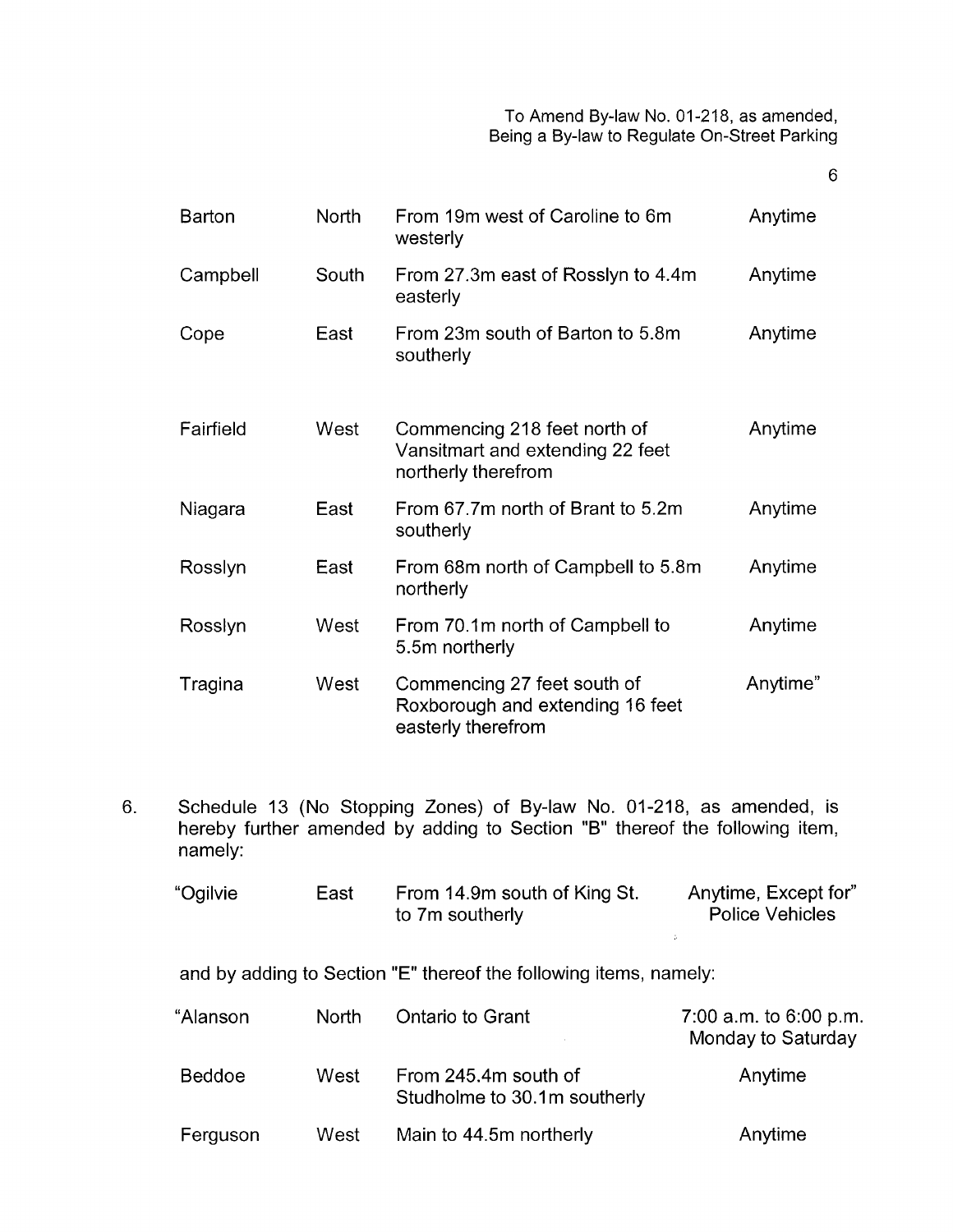7

| Glen         | <b>North</b> | <b>Bond to Paradise</b>                                                                        | $8:00$ a.m. to $5:00$ p.m.<br>Monday to Friday |
|--------------|--------------|------------------------------------------------------------------------------------------------|------------------------------------------------|
| Glennie      | East         | From 110m south of Britannia<br>to the south end of Glennie<br>including the bulb of the court | 7:00 a.m. to $5:00$ p.m.<br>Monday to Friday   |
| King William | South        | From 66.8m east of John to<br>Catharine                                                        | Anytime                                        |
| Ontario      | East         | Alanson to Stinson                                                                             | 7:00 a.m. to $6:00$ p.m.<br>Monday to Saturday |
| Terrace      | East         | Mohawk to South Bend                                                                           | 8:00 a.m. to 4:00 p.m. "<br>Monday to Friday   |
|              |              | and by adding to Section "F" thereof the following item, namely:                               |                                                |
| "Arvin       | <b>North</b> | From 183m west of Dosco to<br>25.2m westerly                                                   | Anytime"                                       |
|              |              | and by deleting from Section "B" thereof the following item, namely:                           |                                                |
| "Ogilvie St. | East         | From 14.9m south of King St.<br>to 13.9m southerly                                             | Anytime, Excpet for"<br><b>Police Vehicles</b> |
|              |              | and by deleting from Section "E" thereof the following items, namely:                          |                                                |
| "Ferguson    | East         | Main to 7.6m southerly                                                                         | Anytime                                        |
| Ferguson     | West         | From 44.5m north of Main to<br>Anytime<br>29m south of Main                                    |                                                |
| Glen         | South        | <b>Bond to Parkside</b><br>7:00 a.m. to $6:00$ p.m.<br>Monday to Saturday                      |                                                |
| King William | South        | Catharine to John<br>Anytime"                                                                  |                                                |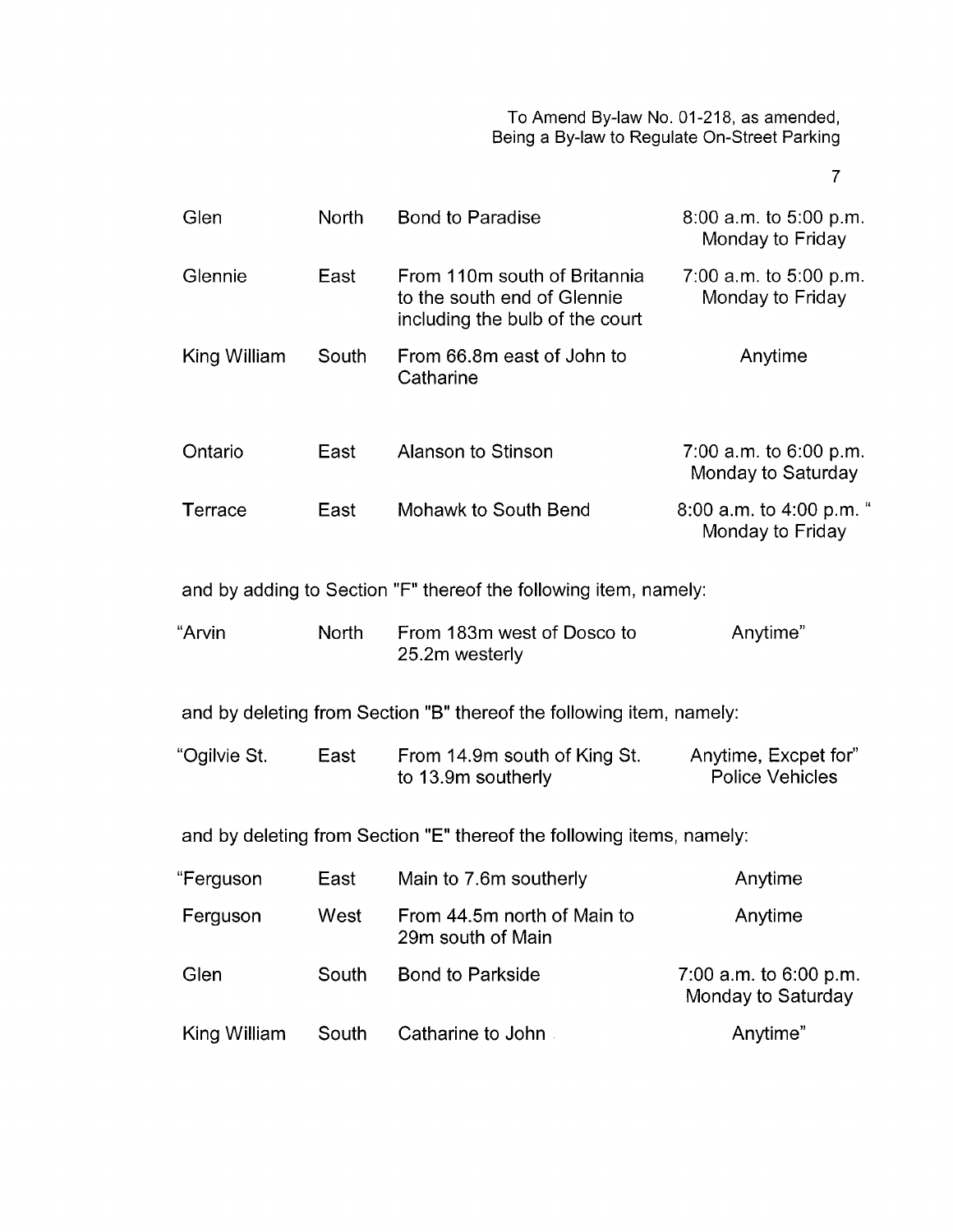8

Schedule 14 (Wheelchair Loading Zones) of By-law No. 01-218, as amended, is hereby further amended by adding to Section "E" thereof the following items, 7. namely:

 $\hat{\mathcal{A}}$ 

| "Ferguson | West         | From 29.3m south of Wood to<br>7.6m southerly                         | $8:00$ a.m. $-8:00$ p.m.                                                   |
|-----------|--------------|-----------------------------------------------------------------------|----------------------------------------------------------------------------|
| Folkstone | West         | From 67.9m south of Berko to<br>7m southerly                          | $8:00$ a.m. to $6:00$ p.m.<br>Monday to Friday                             |
| Glennie   | East         | From 32.8m south of Melvin to<br>7.8m southerly                       | $8:00$ a.m. to $10:00$<br>a.m., 2:00 p.m. to 4:00<br>p.m. Monday to Friday |
| Monte     | West         | From 23.9m south of Vienna to<br>14.9m southerly                      | 7:00 a.m. to 4:00 p.m.<br>Monday to Friday                                 |
| Picton    | <b>North</b> | From 59.9m east of John to<br>11m easterly                            | 7:00 a.m. to 6:00 p.m.<br>Monday to Saturday                               |
| Weir      | West         | From 43.2m south of<br>Vansitmart to 6.6m southerly                   | 7:00 a.m. to $6:00$ p.m."<br>Monday to Sunday                              |
|           |              | and by deleting from Section "E" thereof the following items, namely: |                                                                            |
| "Biggar   | <b>North</b> | From 177.7m west of Lottridge<br>to 0.1m wortorly                     | Anytime                                                                    |

|         |      | to 9.1m westerly |                                |                                            |
|---------|------|------------------|--------------------------------|--------------------------------------------|
| Lawson  | West | 40 feet          | 203 feet north of<br>Folkstone | $7:00$ am $-6:00$ pm<br>Monday to Saturday |
| Tragina | West | 23 feet          | 66 feet south of<br>Vansitmart | Anytime"                                   |

8. Schedule 16 (Taxi Zones) of By-law No. 01-218, as amended, is hereby further amended by adding to Section "E" thereof the following item, namely:

| "King William | North From 37.4m west of Catharine 9:00 p.m. to 2:00 a.m." |  |
|---------------|------------------------------------------------------------|--|
|               | to 14m westerly                                            |  |